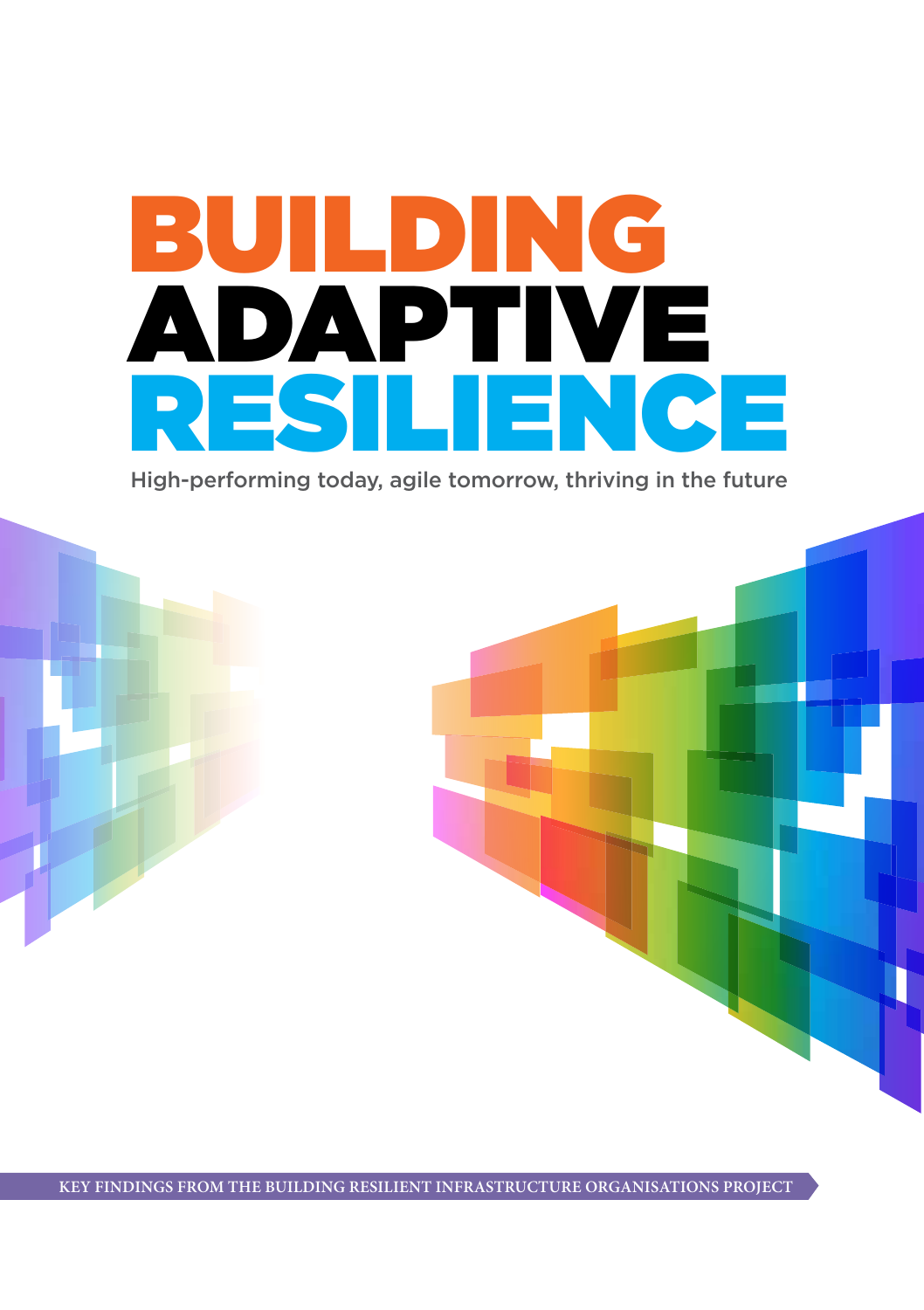### IN THIS BOOKLET

| $\overline{4}$<br>5 |
|---------------------|
|                     |
|                     |
| 6                   |
| 7                   |
| 8                   |
| 10                  |
| $12^{1}$            |
| 14                  |
| 16                  |
|                     |

ISBN 978-0-473-34291-3 (online)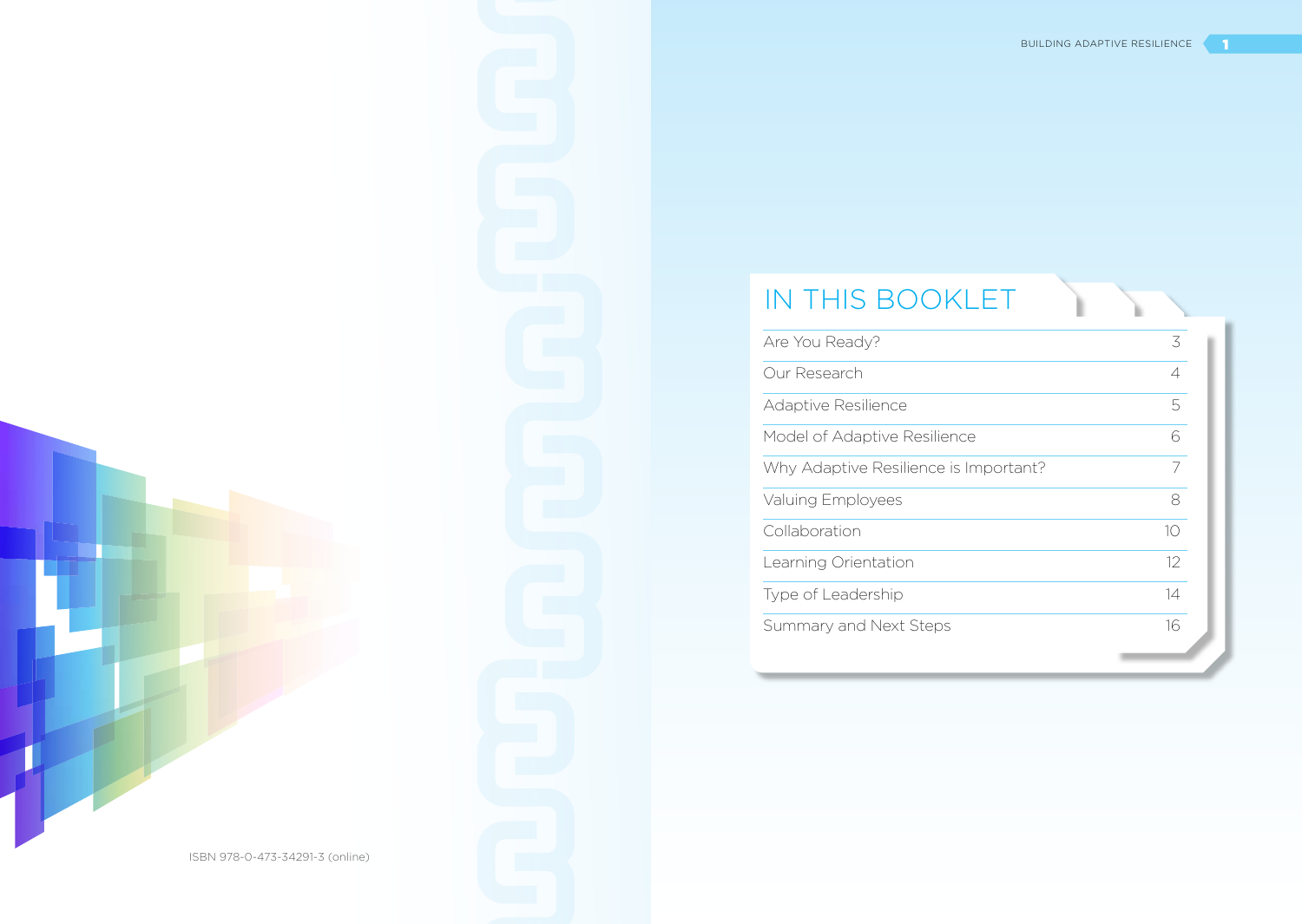# **12 technologies** that spell the end of business as usual



## ARE YOU READY?

Management experts agree that business environments around the world are likely to become more volatile, uncertain and complex in coming years. New Zealand organisations are no exception.

Sudden market shifts, turmoil in international politics, rapid technological advances, and climate change all combine to create a turbulent and unpredictable business environment.

The strategies and practices that have made organisations successful until now probably will not be effective in the future.

What does your organisation need to be successful in a volatile, unsettled environment?

This booklet gives findings from a major, three-year study of New Zealand organisations that have had to cope with major change. It presents a framework for the future that can help your organisation to adapt, survive, and thrive in turbulent environments.

This approach is based on developing a critically important attribute – adaptive resilience. **B**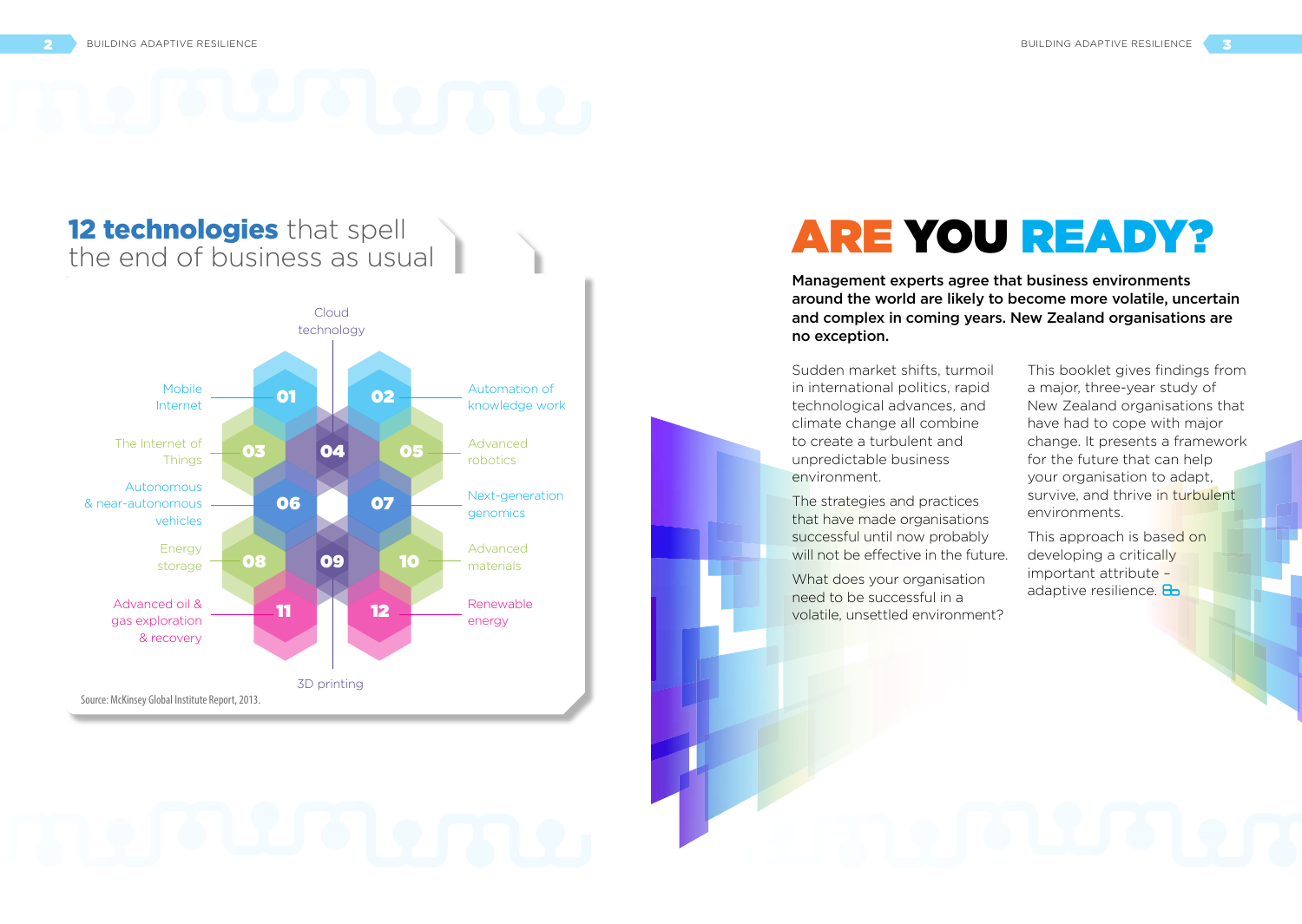Our research study involved a multi-disciplinary team investigating the factors that helped lifeline organisations to operate more effectively in the context of the Christchurch earthquakes of 2010-2011.\*

The organisations were drawn from the electricity, horizontal infrastructure, communication, transportation, and banking sectors.

This was a very complex, challenging time for these organisations, with ongoing aftershocks, stressed staff, a changing physical landscape, and numerous business challenges.

We listened to more than 200 senior managers and staff reflecting on their experiences. We also surveyed staff in these organisations.

The project was not about natural disasters though. More fundamentally, it was about understanding organisational resilience – identifying what it takes for an organisation to cope and even flourish when it encounters major turbulence and uncertainty. **B** 

#### Resilience is perhaps the most important positive resource in turbulent contemporary

settings. **AVEY, LUTHANS & JENSEN 2009**

**PHS** 

\* The project was funded by the New Zealand Ministry of Business, Innovation, and Employment (MBIE).

## OUR RESEARCH ADAPTIVE RESILIENCE

In our study, the researchers encountered a puzzle. Despite an enormously challenging situation, some groups survived and even thrived. They adapted quickly, and discovered new opportunities amid the turmoil. They began to perform even better than before. They became more co-ordinated, and were faster and more confident in responding to changes.

> The traditional approaches of risk management, business continuity planning, and emergency management were all important. But they did not really explain why some groups performed exceptionally well.

This research showed that adaptive resilience was the key to this success. This type of resilience is about what an organisation actually does during a sudden upheaval. It involves adapting to a situation that is outside your experience, and often outside your plans.

Adaptive resilience involves the whole organisation being agile, co-ordinated, and learning rapidly. This type of resilience is dynamic. It continues to respond to unpredictable developments as they unfold. It is much more than just the personal resilience of individual employees.  $\mathbf{\Theta}$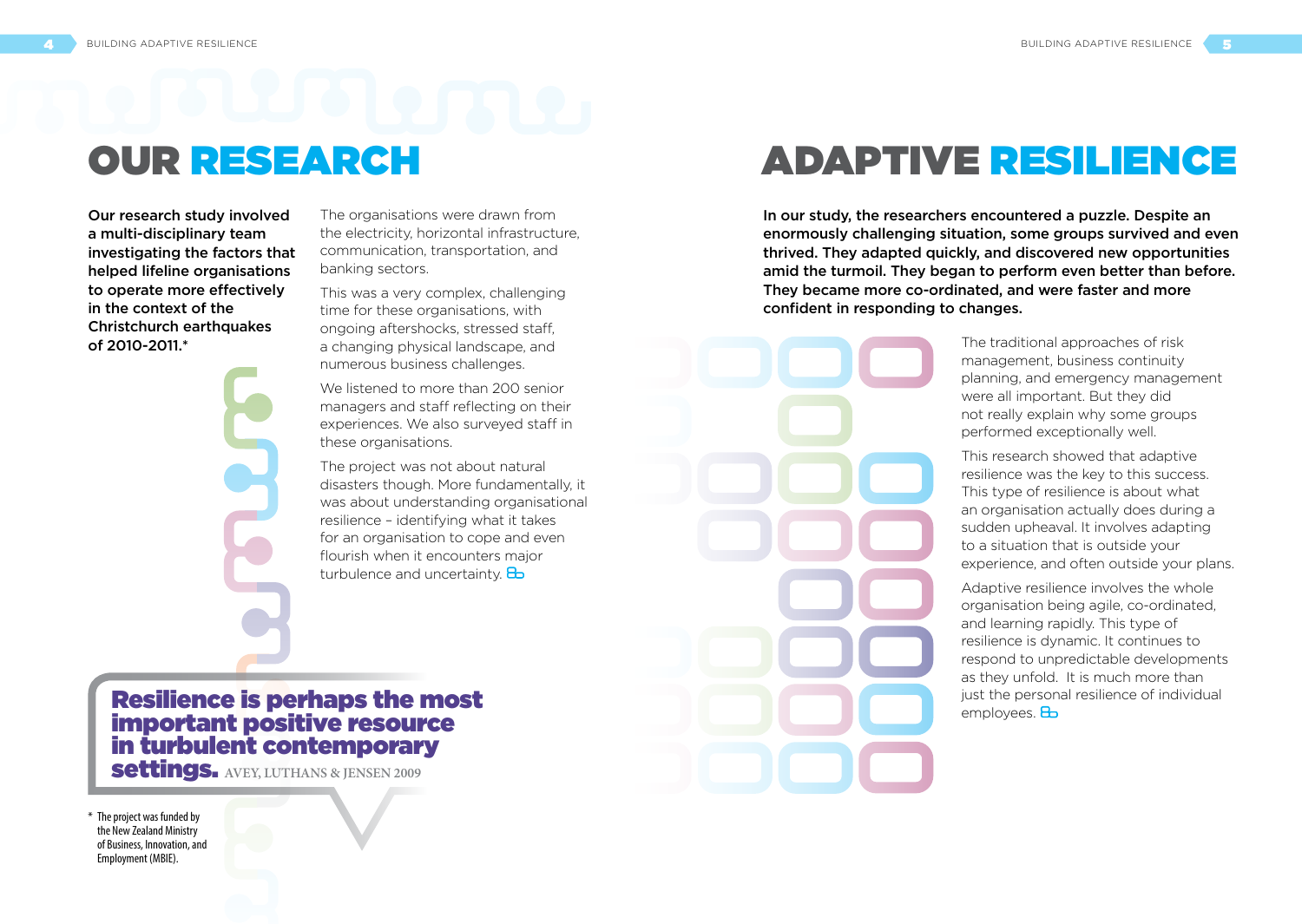### MODEL OF ADAPTIVE RESILIENCE

Our research identified critical factors that influenced how well organisations were able to adapt. Four of these are particularly important – these are areas that managers can readily identify with.

These core factors of adaptive resilience are:

- (a) the type of leadership, at senior and middle levels
- (b) the extent to which the organisation values its employees
- (c) the extent of collaboration through internal and external networks, and
- (d) the extent of collective organisational learning.

Together these factors form a framework that can be used for developing adaptive resilience. They are important in normal times; they are absolutely crucial during a time of upheaval. The more an organisation has these qualities, the more it is likely to be resilient.

Developing adaptive resilience requires a change of thinking. Often managers view the four factors separately, but resilience requires integrated thinking, so that the four factors reinforce one other. Just improving one or two areas won't deliver high levels of adaptive resilience.

Leaders need to ensure that all four factors are aligned with one other, and that this is communicated through the whole organisation. **B** 

## WHY IS ADAPTIVE RESILIENCE IMPORTANT?

Developing adaptive resilience is a long-term process. It involves competencies that have to be built over time. Leaders need to intentionally create a culture that values employees, and fosters collaboration and learning. Leaders need to develop these specific competencies in their own lives. These organisational behaviours have to become interwoven, established ways of functioning.

If you invest in building adaptive resilience, your organisation and your people will:

- avoid getting bogged down in constant crisis management
- be more flexible and able to adapt to changing circumstances
- perform well under pressure
- respond swiftly to a disruptive environment
- recover quickly, and even bounce forward, from upheavals
- find the environment friendly and fun
- be more focused on things that matter.

The elements of adaptive resilience are not complicated, "extra" competencies for an emergency. They are elements that raise dayto-day performance, and contribute to a more energised and effective workplace. **B** 

*Alignment Communication* **COLLABORATION LEADERSHIP TYPE VALUING EMPLOYEE LEARNING ORGANISATION**

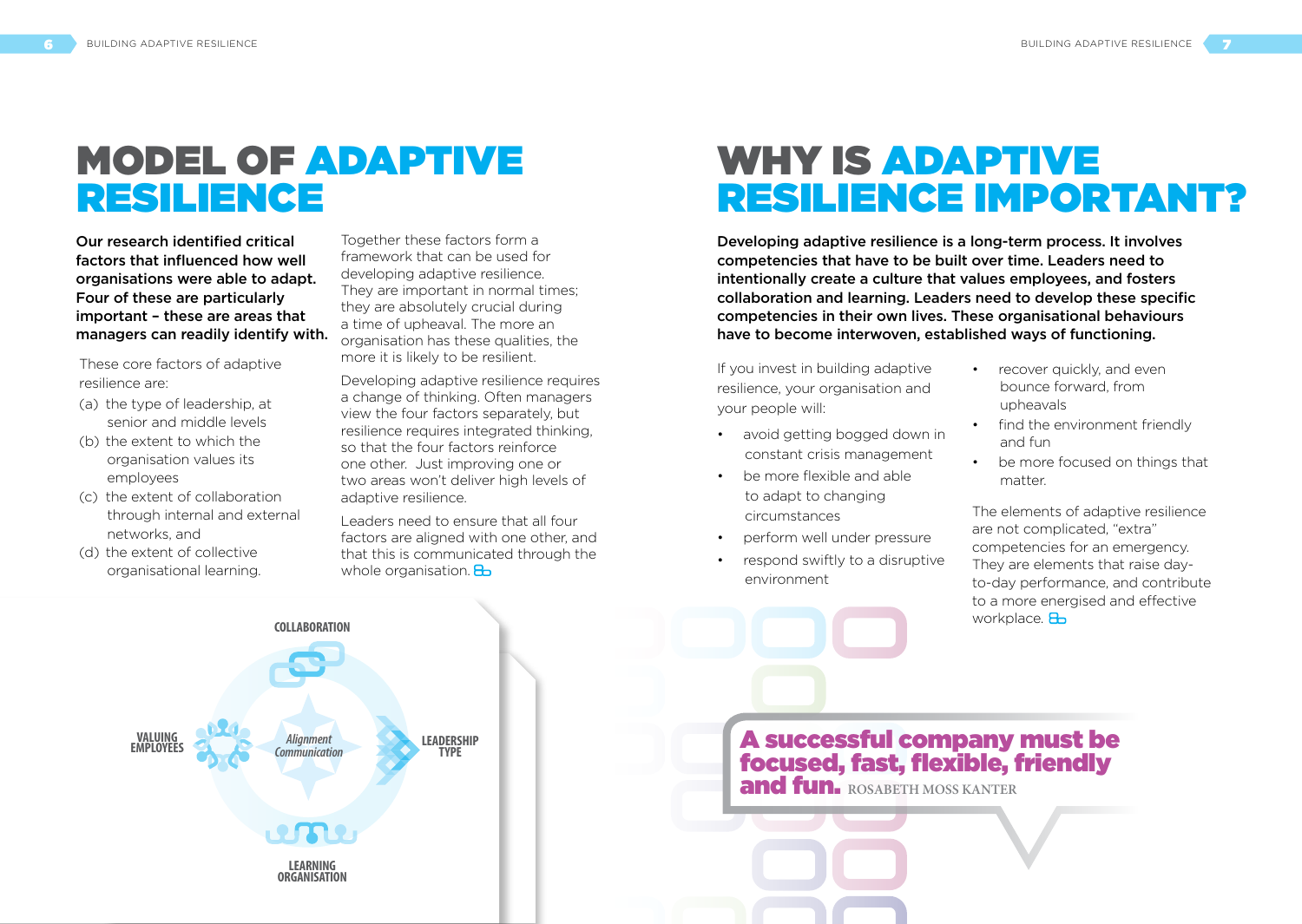

An organisation needs resilient employees. It wants its employees to be well, and to be engaged, enthusiastic and committed. But the organisation itself has a large influence on whether this happens – the work environment is a key determinant. A positive environment that values and supports employees, helping them to be resilient, contributes to a resilient organisation. It is a worldview that sees employees as important and shows this in how it acts. This requires:

- supportive leaders who are emotionally-intelligent and show genuine interest
- making physical, emotional, and social well-being a priority
- actively managing workload stress and providing adequate resourcing
- communicating openly, letting workers identify work issues and constructively express their views
- empowering staff and developing their workinterests
- having a culture that supports learning, where employees are genuinely involved
- acknowledging outside-ofwork stresses
- being clear about roles and avoiding conflicting expectations
- being prepared to adapt and modify HR practices.

When employees feel strongly supported by an organisation, they are more likely to be resilient, to trust their leaders, to be engaged, and be loyal. **B** 



#### Valuing employees

*Even before the quakes, Michelle's company was known for the way it invested in staff and focused on staff engagement. Managers were trained to be leaders who communicated with employees, were open to their suggestions, and supported their development. Workers talked about how they really put effort into their work, and how they felt valued.*

When the earthquake struck, those values guided everything the company did. The CEO gave the local manager one key guideline – to do anything needed to look after their staff, and their customers. Managers worked at being people leaders. The company kept investing in people even though this was expensive. It did things differently compared to other companies. They realised how much the stress

was affecting staff, so they tried to minimise other pressures. They gave workers an assurance that, for 12 months, their employment was safe from restructure. Knowing that the standard performance indicators wouldn't be fair measures in the post-quake scene, they changed the appraisal system. The company offered a personal resilience programme that went further than usual, offering regular personal follow-up, and including workers' families. With this kind of long-term support from their employer, staff found the post-quake stress more manageable.

That sense of being valued was also reflected in the relationship with their clients. The organisation significantly increased its market share, growing their business in a relatively short time. They found that trusting and valuing their employees does boost the company's adaptive resilience. **B**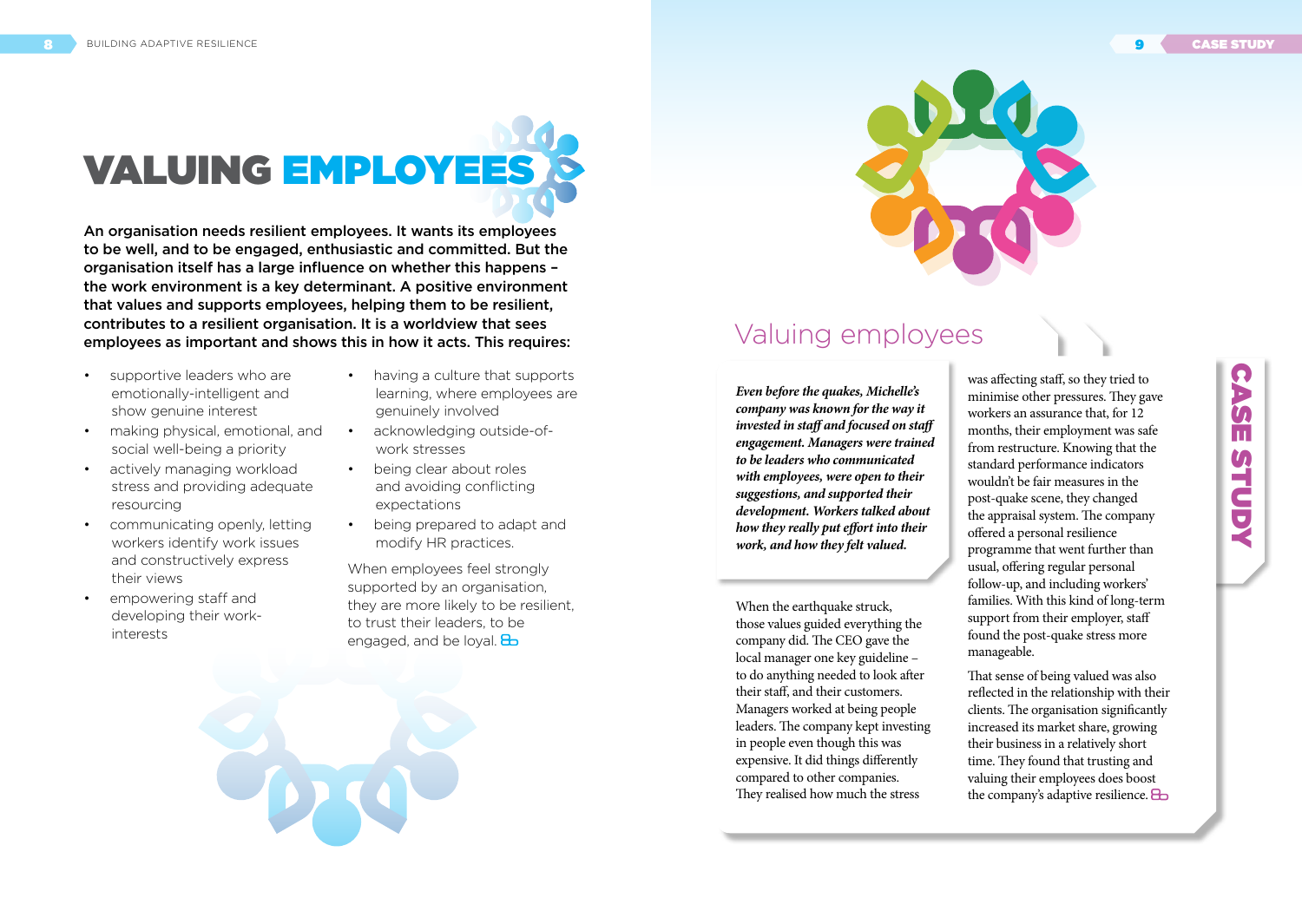

## **COLLABORATION**

In a fast-changing, disruptive environment, collaboration is critical. Collaboration with others brings new ideas, new approaches and information. It can also involve sharing physical resources.

Collaboration has two dimensions:

- internal collaboration, in team work
- external collaboration, through networks.

Surviving and thriving in a turbulent environment involves breaking down internal silos, and developing outside networks of co-operation. When organisations have silos, staff tend to think only in terms of their own area. They are not familiar with other areas, and they are less likely to see solutions for the whole organisation. Without good external connections, they are less able to think of possibilities from those extra resources.

 A fast-changing environment requires speed and flexibility,

in making decisions and implementing them. Collaboration ensures that decisions can be made quickly, and implemented swiftly.

Collaborating is a competency, which can't be developed instantly. Networks and connections take time to develop too. To be resilient requires an established culture of internal and external collaboration.

Linking, and building relationships with other organisations develops networks. Building closer relationships within an organisation, through options such as shared projects, physical proximity and greater interactions between sections within an organisation, fosters a culture of collaboration. **B** 

#### Committed to collaborate

*In the past, David's company had been very fragmented, with sections working on their own, and splits between management and workers. A new CEO changed this, forming a new leadership team with people who worked much more closely together. They worked on building trust and a sense of teamwork throughout the organisation. People gradually began working together and thinking in terms of the whole organisation, not just their part. Externally, the company began working more closely with others in the industry.*

When the quakes happened, staff already knew how other sections worked and were ready to step outside their roles. Groups came up with valuable ideas to keep the whole organisation functioning. All the leadership team shared the operationmanagement roles. The staff all shared a clear goal of helping the community. When major crisis-events happened, without having to be asked, everyone from accountants to tradespeople put

on hi-viz vests and helped in frontline areas. Throughout the recovery, the infrastructure repair teams and customer teams worked in shared offices, to ensure close collaboration, sharing of ideas, and coordination between the teams. Staff understood what was happening in the other groups, and they could work together in a way that made the company perform better, and gave better service to their clients.

Externally, the company took the lead in the industry, bringing together the other agencies, offering them a base to work from, and planning together.

In earlier years, the organisation had struggled to respond to major disruptions. But when the quake happened, the staff had already learned to work together and be flexible. The organisation set new records for how quickly and how effectively it recovered. With their new internal and external collaboration they earned high levels of trust and confidence from the community, insurers, media, and government.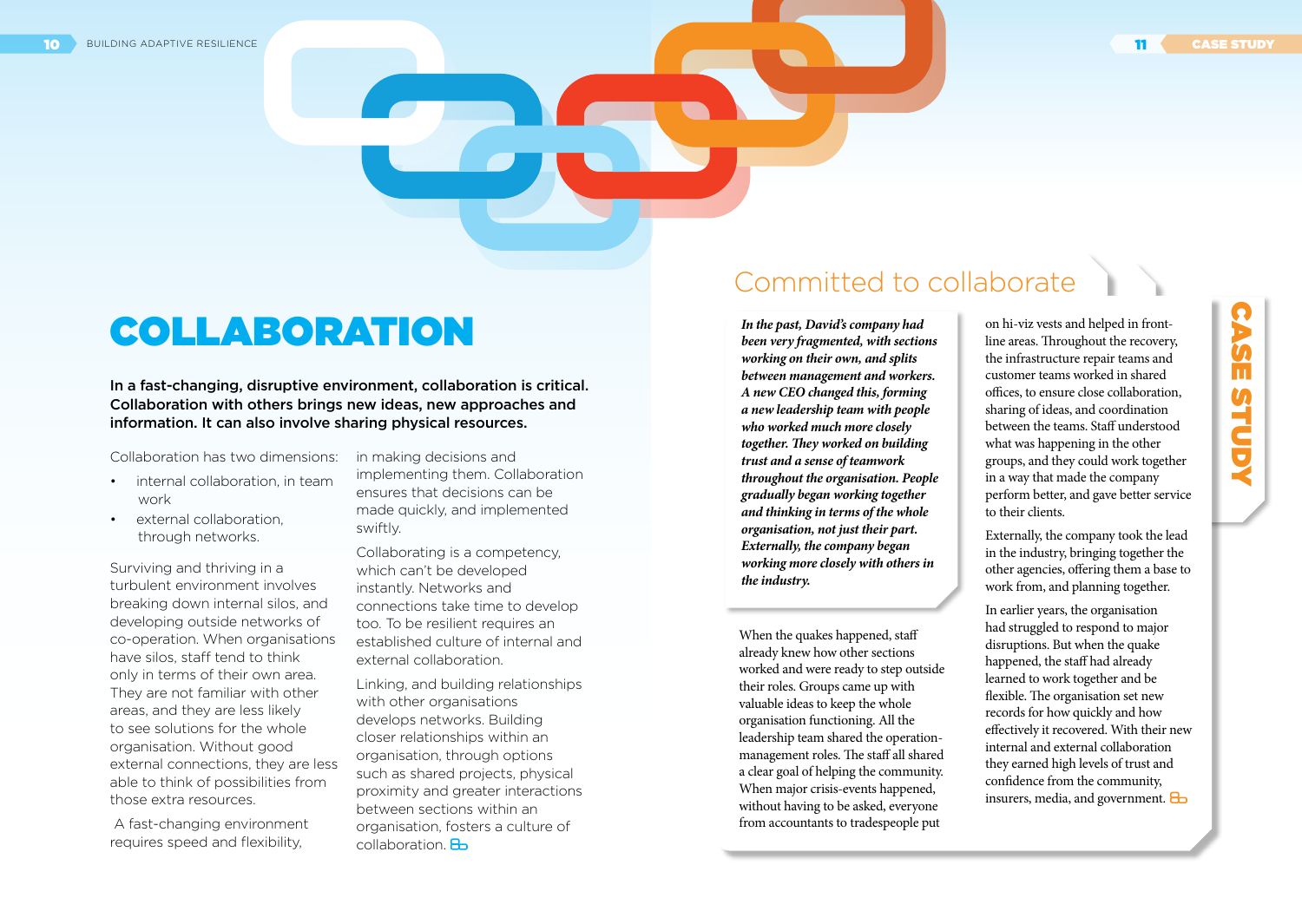## LEARNING ORIENTATION

Organisations can function well in familiar settings. But a sudden disruption brings a new, very unfamiliar situation. Leaders have to make decisions quickly, with little information. At those times, organisations with a learning culture are faster at understanding the new situation – they can make better-informed decisions, and can adapt more rapidly.

Creating a learning culture requires leaders who are open to learning and change in their own lives. Those leaders also champion organisational learning; they set the overall environment, and take a strong interest in the processes for developing new skills and ideas. They ensure that insights from across the organisation are pooled together as common knowledge, and then translated into new ways of thinking and acting.

Collective learning and continuous improvement are central elements of adaptive resilience. Organisations that do these well can read new situations more accurately, and keep adjusting their responses. But this doesn't happen naturally. For collective learning to continue long-term, it has to be intentional – otherwise learning doesn't occur, or insights

are only held by individuals. Organisational learning is a sophisticated competency. It is powerful, but it may also be the most difficult element to develop.

Specific elements that promote a learning orientation include:

- an openness to learning, feedback and ongoing improvement
	- an environment that encourages problem-solving, not blaming
- a 'safe' culture, where it's ok to admit mistakes, and jointly learn from them
- an ability to pause and reflect. as individuals and as a group
- an ability to listen to others. and consider alternative options
- a willingness to take risks, and explore untested new ideas  $\Theta$

#### The power of learning

*For several years Sarah's company had become more intentional about learning, exploring philosophies for continuous improvement. But the earthquakes threw them into a totally foreign situation.* 

At first, every time there was a major aftershock they closed their operations. They soon realised this wasn't sustainable and they had to gather everyone's input to figure out new ways of working. Together they devised strategies that included classifying quakes and creating actionplans for each type of shock. They set up a new, onoing process of debriefing after each major incident to get new ways of thinking and operating.

They developed a new attitude to learning and tackling challenges together. Instead of blaming each other when problems happened, members used language like "what's missing, and what will we need for that to work better?" They also used

this learning approach with other challenges like snowstorms, and became skilled at rapidly forming new plans.

Their new disaster strategies were then used nationwide. Worksites were changed across the country and work-teams were trained for new processes.

Their ongoing day-to-day functioning changed too. Their motto was "we'll be better than before". They incorporated what they'd learned from the crisis into their business as usual. They continued their group debriefing. They rewrote systems and drastically shortened processes. They kept experimenting with a range of new innovations. Some worked and some didn't – but most importantly, they had discovered the power of keeping on learning. **B**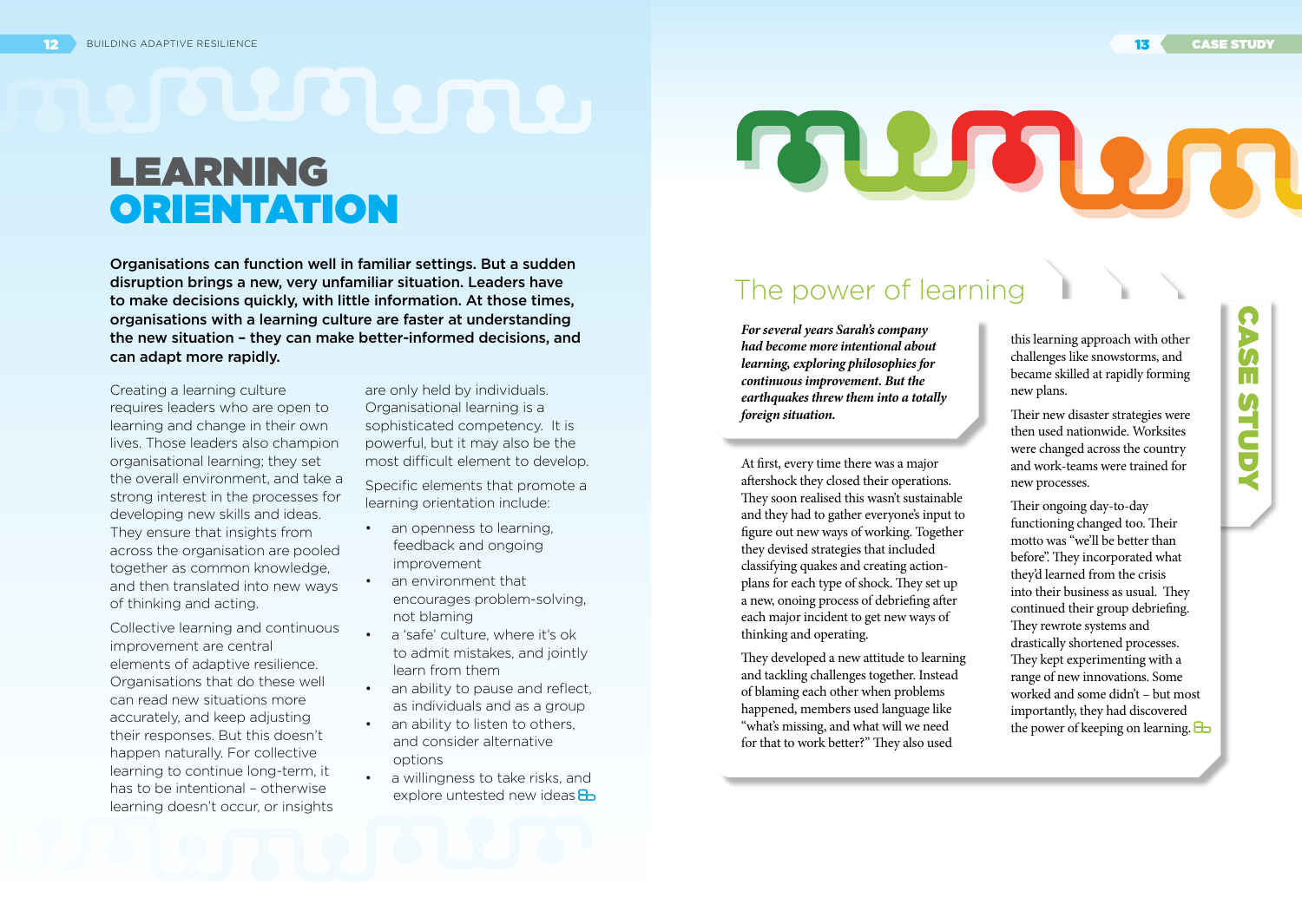CASE STUDY

STUDY

**CASH** 

### TYPE OF LEADERSHIP

Leadership has many elements. In more resilient organisations, effective leaders deal with the standard, functional issues well. They plan and delegate, they have effective structures, they are good at using resources. But really what sets effective leaders apart are their personal attributes, the way they relate to staff, and intentionally create a culture that fosters the other three factors – valuing, collaboration and learning.

Resilient organisations have empowering leaders who respect their staff and earn their trust. Senior leaders create a culture that values staff, and they model this in their own behaviour. They coach and empower middle managers. All managers show EQ (emotional intelligence) in their selfmanagement and in dealing with others. Leaders build resilience by:

- cultivating 'situational awareness'; being attentive to evolving situations, and prompt to adapt
- balancing day-to-day management with strategic direction-setting
- proactively identifying new business opportunities
- providing clear goals, a sense of purpose and belonging
- being accessible and in-touch with what's happening
- communicating often, in a genuine, honest way
- being genuinely appreciative, and affirming employees
- being ready to take risks
- being humble, open to feedback, and wanting to learn
- listening to workers. understanding their situations • building a learning culture, and a culture of collaboration **B**

#### Leading

*Angela, the CEO, brought a new style to the company. She selected leaders with initiative who could work closely together. The leaders knew she was 'on their side', and they could talk honestly. Angela wanted everyone to learn together, to keep on improving. The frontline staff knew that she listened and understood what people were trying to say.* 

When the quakes happened, Angela didn't try to micro-manage. She stepped back and let her management team work through the details, using the guidelines she had set out. They knew she trusted them, and she was available when needed. Angela protected them by dealing with government, media, and the public. She monitored the 'big picture', checking on frontline managers, listening to how staff were coping, talking with the community and business leaders, with a focus on planning ahead. She stressed the importance of caring for staff and sent a senior manager to be alongside the frontline workers.

Personally, Angela enjoyed learning, and putting knowledge into practice. She had good mentors, and kept a good balance in her feelings and thinking. She was good at noticing abilities in her management team and other staff, then developing those people. She encouraged contributions from right across the company, and she set a clear direction. While everyone worked long hours, Angela tried to purposely set an example of self-care. Angela understood people, what they needed, what motivated them, and how to genuinely relate with them.

Angela was also good at seeing new business opportunities. With major decisions, Angela involved her leadership team in carefully debating all the risks and gains. Together they checked how everything they did fitted with their core purpose, values and vision. The results were impressive; the business steadily expanded, their work was good, turnover was low. Staff were engaged and committed to the company. **ED** 

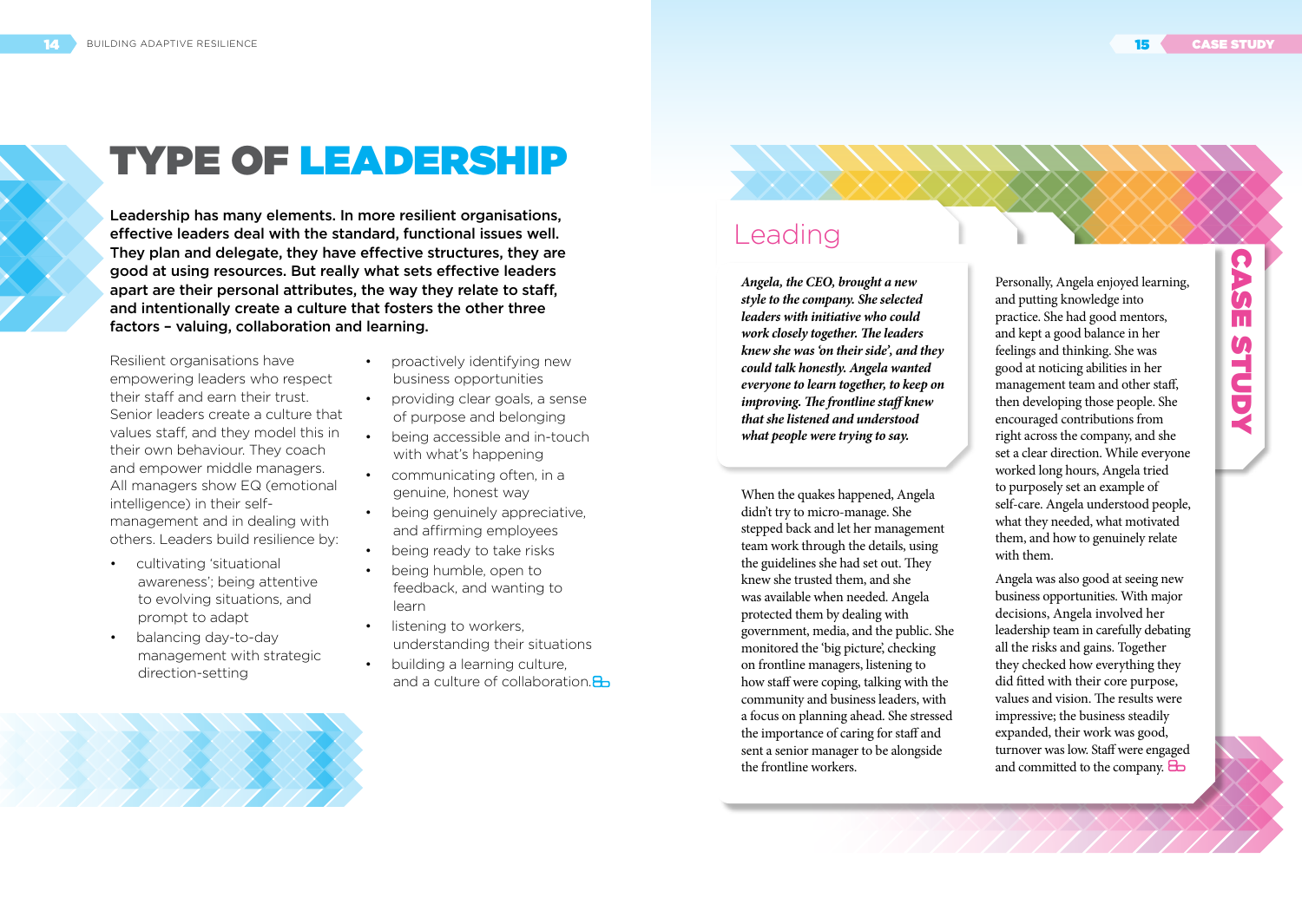## SUMMARY AND NEXT STEPS

Our research identified a cluster of factors that produce adaptive resilience. Four of these are particularly important – effective leadership, a culture of valuing employees, established ways of collaborating and a genuine commitment to collective learning.

These elements can appear deceptively simple. In reality, making significant gains in developing adaptive resilience within an organisation requires a very intentional process. It involves building greater-thanordinary strengths in all four areas, aligning and integrating them, and continuing to monitor their functioning.

and procedures. Instead it involves social processes, establishing cultures and competencies that can be used in dealing with sudden, unexpected major changes.

For further information or advice on how to build adaptive resilience, contact Bernard Walker or Venkataraman Nilakant, see contact details. **B** 

Creating adaptive resilience is not about developing routines



#### THE RESEARCH TEAM

Dr Bernard Walker Dr Venkataraman Nilakant Dr Kate van Heugten Dr Joana Kuntz Dr Sanna Malinen Dr Katharina Naswall Dr Rosemary Baird Dr Herb de Vries

#### ACKNOWLEDGEMENTS

- Ministry of Business, Innovation, and Employment, New Zealand
- **Resilient Organisations** (www.resorgs.org.nz)
- The University of Canterbury